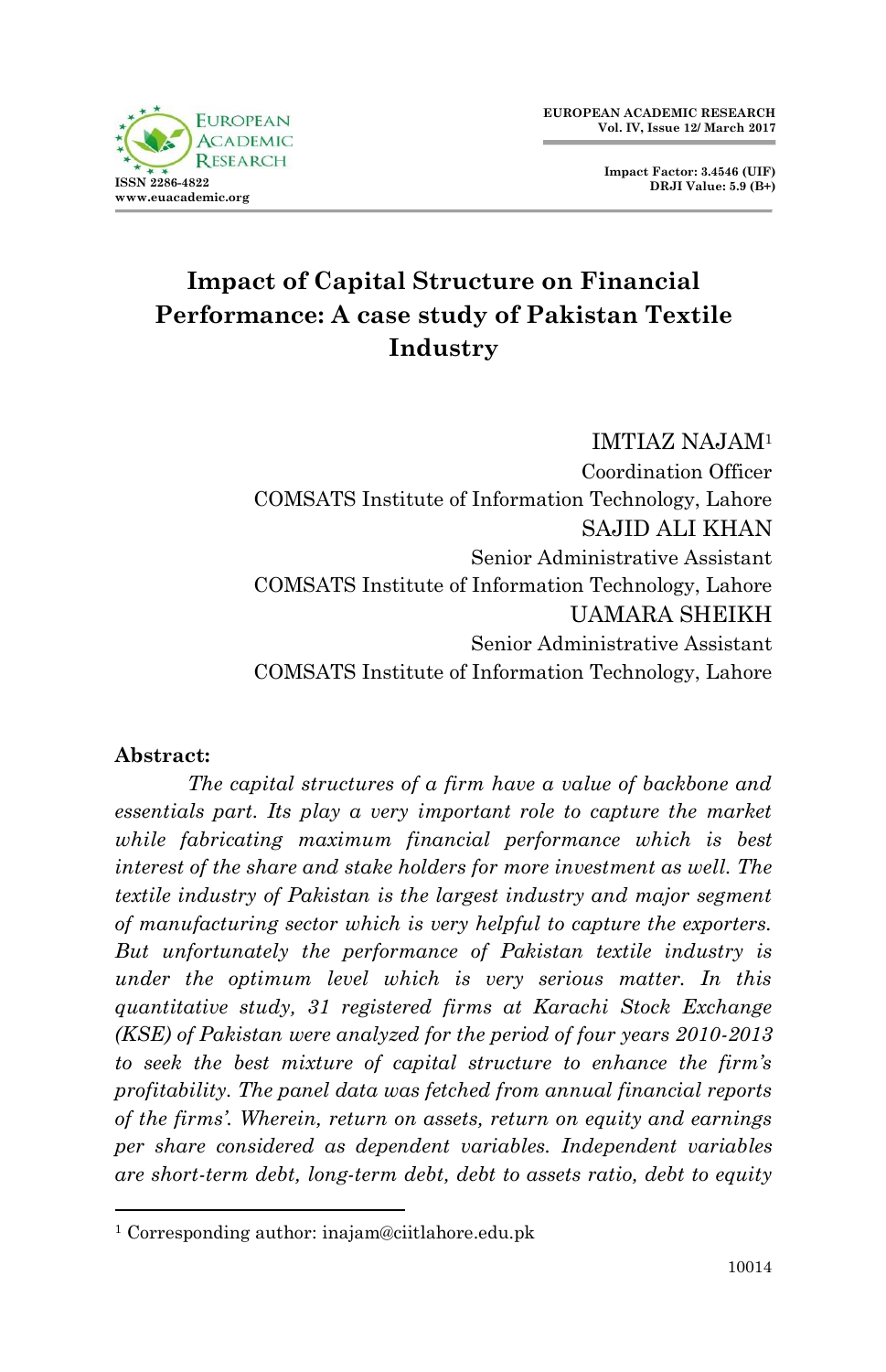*ratio and firm size which is consider as control variable. To indentify the cause and effects relationship between the variables, pooled and fixed effects regression models were applied. The analysis concludes that capital structure is significant with financial performance in case of return on equity & earnings per share and insignificant in case of return on assets.*

**Key words**: Capital Structure, Short-term Debt (STD), Long-term Debt (LTD), Debt to Assets Ratio (DAR), Debt to Equity Ratio (DER), Firm Size (FSV), Financial Performance, Return on Assets (ROA), Return on Equity (ROE), Earnings per Share (EPS) and Textile Industry of Pakistan.

#### **1. INTRODUCTION**

The core and essential purpose of any kind of business is to earn highest profit and improve to the financial performance day to day. The officials and management always try to make the maximum profit and utmost advantages to the share and stake holders and this cause may capture more investments. The textile industry is the largest industry of Pakistan and major segment of manufacturing sector after agricultural sector of the country (Raheman, Afza, Qayyum, & Bodla, 2010).

Financial performance of a business depends upon the capital structure and best combination or mixture of debt and equity would be most beneficial and helpful to enhance the financial performance. A best and suitable combination of long or short term debt and common and preferred equity are the backbone of the firm and get rid of over and under investment issues (Memon, Bhutto, & Abbas, 2012). For better performance of manufacturing firms the working capital management plays a vital role and specialized and relevant persons should be hired for enhancement and efficient working capital management for better performance in the manufacturing sector of Pakistan. (Raheman, Afza, Qayyum, & Bodla, 2010).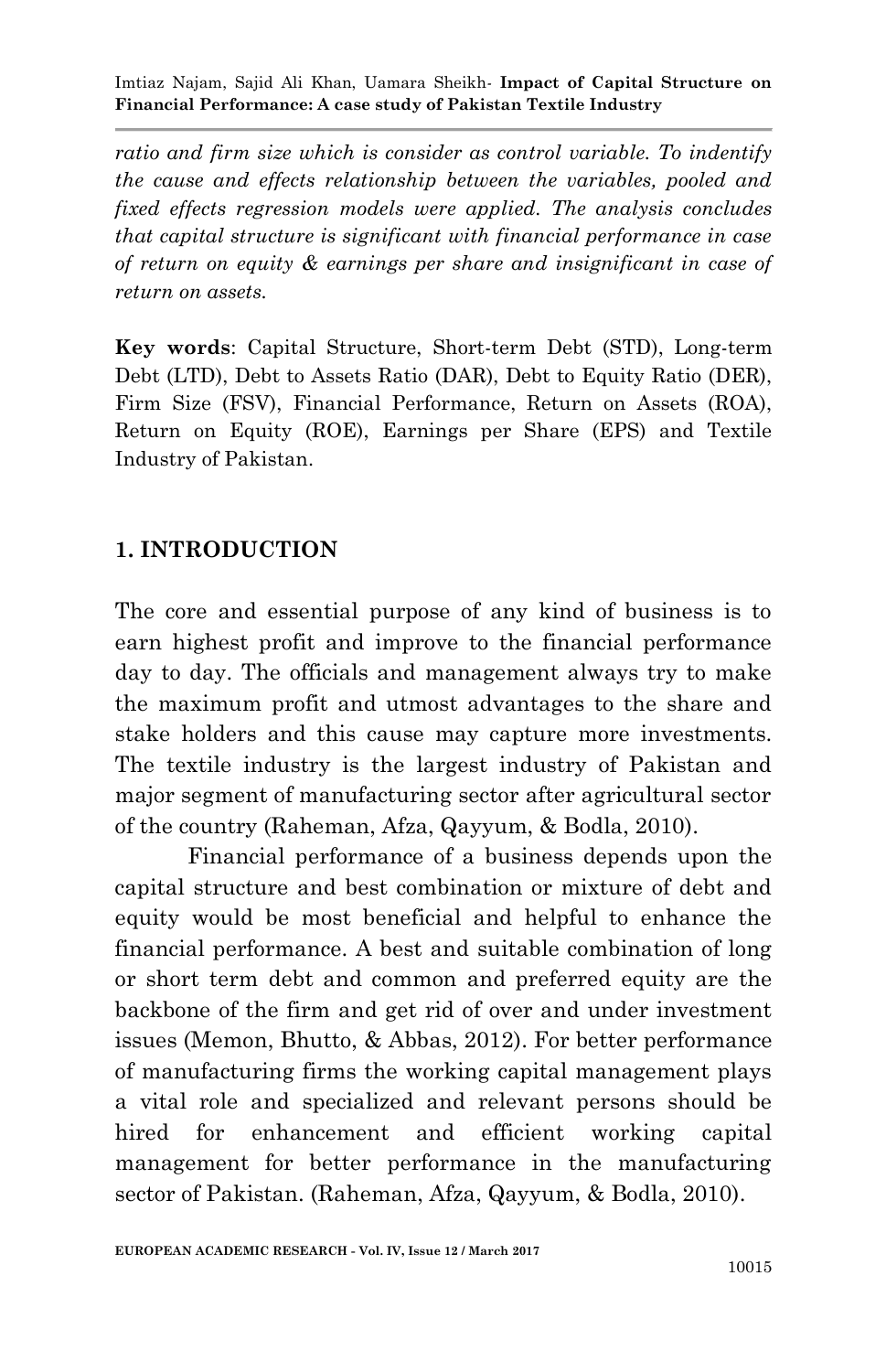In this study capital structure measured by short-term debt, long-term debt, debt to assets & equity ratio and firm size which is considered control variable as independent variable. Performance of any firm is called financial performance which is measured by return on assets, return on equity and earnings per share as dependent variables. Thirty one registered textile firms at Karachi Stock Exchange selected for analysis. Unit root tests were applied on each variable and result shows that the data is stationary which is suitable for further processing and analysis. After that two regression models were applied, fixed-effects and pooled regression model. And result of both models show that capital structure is significant with financial performance in case of return on equity and earnings per share and insignificant with return on assets means that return on equity and earnings per share are more influenced by capital structure of a firm as compare to return on assets.

### **2. LITERATURE REVIEW**

Financial performance of a firm is the basic purpose of its business. There are lots of factors which are matter or effect to the financial performance and best combination or mixture of capital structure can increase the profitability of the firm. Measurement of profitability of any firm having the status of backbone of the firm and planning for its improvement is the basic need. In this study, textile industry of Pakistan was analyzed which is the largest industry of the country. A good mixture of long or short term debt analysis to monitor and maximize the financial performance or profitability is very necessary part for long term survival of the firm.

(Salim & Yadav, 2012) analyzed that there are many factors involve for enhance or improve financial performance of a firm but capital structure of a firm is one of the most probably factor which can help to improve the performance to achieve the maximum debt level. According to financial theories the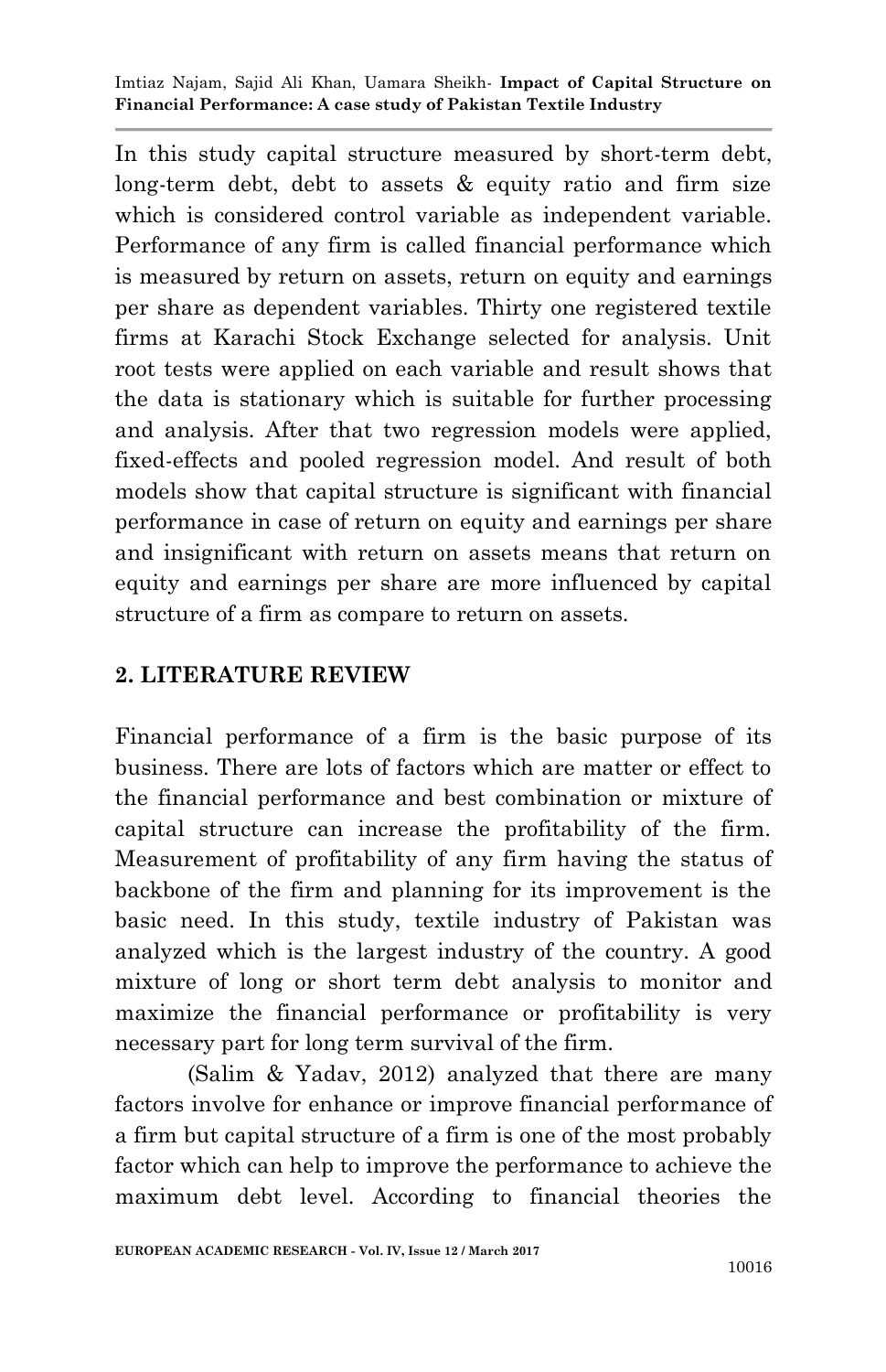selection of best financing mixture can control the performance of a firm. Short & long term debt and total ratios used as financing as independent variable. Return on equity & assets, Tobin's Q and earning per share used as financial performance as dependent variable for the period of 1995-2011 of 237 Malaysian companies listed on Bursa Malaysia Stock Exchange. Firm performance is positively associated with capital structure as shows in Tobin's Q experiment. Capital structures have negative relation with return on assets and no significant relationship with return on equity.

(Memon, Bhutto, & Abbas, 2012) investigated the relationship between financial performance and capital structure, on the application of log linear regression the results shows that all determinant of capital structure are significant. Pakistan textile industry especially large size of firms is performing under the optimum level which is very serious matter for financial and policy makers authorities of the firms and industry as well. (Shubita & Alsawalhah, 2012) examined the profitability is effected by capital structure and revealed that negative relationship between debt and financial performance. (Ali L. , 2011) the panel data of 170 textile firms of India listed on Bombay Stock Exchange from 2006 to 2010 was examined by regression model. Leverage ratio was the component as dependent variable and profitability, asset tangibility, firm size, non-debt tax shields and growth in total assets are other variable which were analyzed. Leverage ratio has highly significant positive relationship with tangibility, size and non-debt tax shield but debt ratio has highly significant negative relationship with profitability and growth.

(G. Singh 2013) argued that ideal ratio of debt and equity is very useful to enhance the profitability and investment or financing prospects increased the profitability of the firm. (Antoniou, Guney, & Paudyal, 2002) examined the panel data of British, French and German companies used for investigation the determinant of leverage ratio which is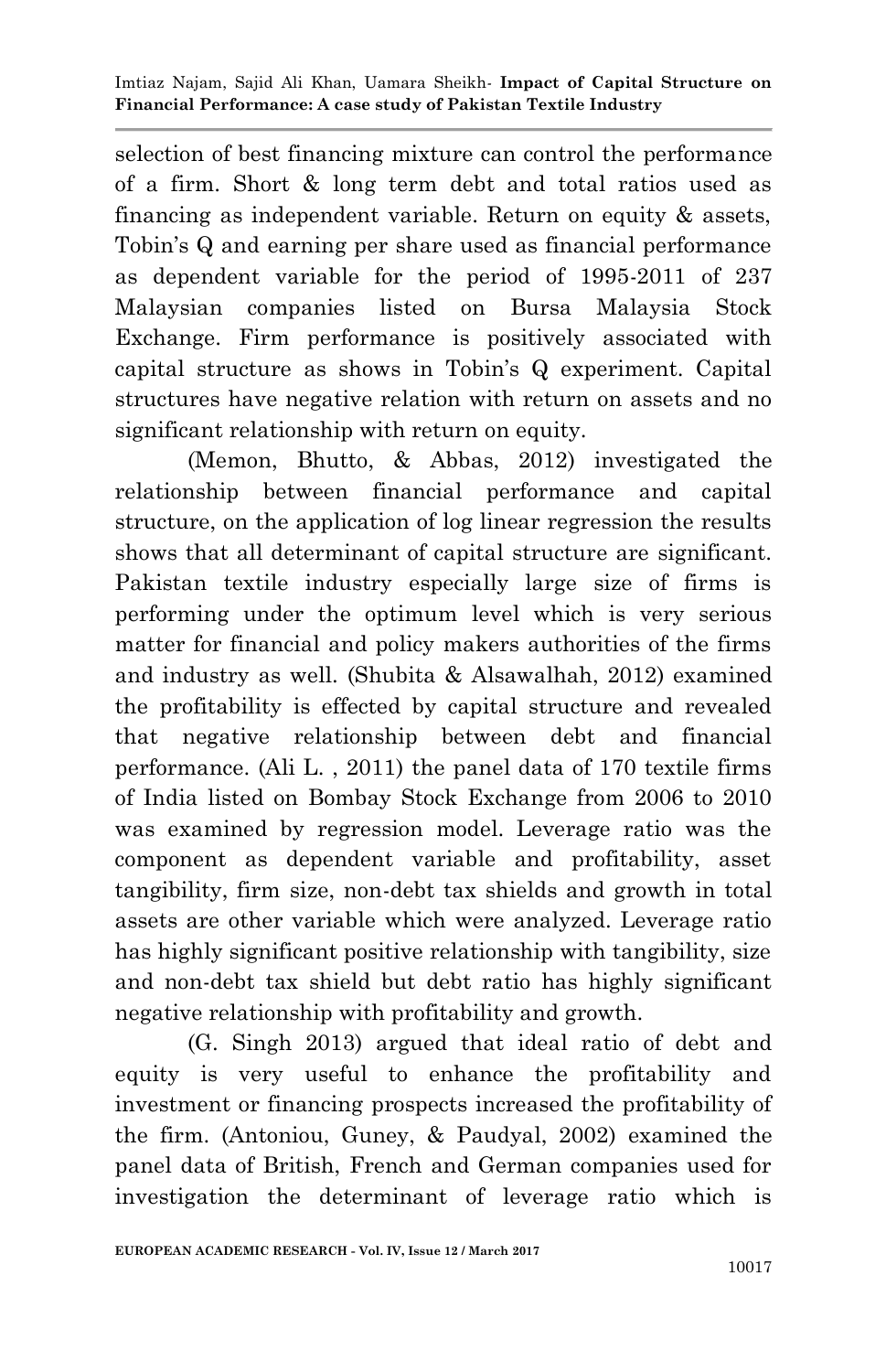positively influenced by the size of firm but not influenced by market to book ratio. (Ningsih & Djuaeriah, 2013) They found that capital structure significantly correlated with financial leverage. (Quang & Xin, 2014) analyzed that the impact of capital and ownership structure on the financial performance of the firm and found that by the help of mix of return of assets and return of equity that relationship is negative between capital structure and financial performance. (Ahmad & Zaman, 2013) founded that profitability and size of the firm have negative relation with leverage but whereas leverage have positive relationship with growth of the firm.

(Barakat, 2014) effect of profitability, financial leverage and financial structure for long term strategic analysis were investigated that relationship was week between company's value and financial leverage and positive association between capital structure and return on equity. (Chisti, Sangmi, & Ali, 2013) effects of capital structure on profitability were examined and profitability ratios have negatively correlated with debt to equity ratio and positively correlated with interest coverage ratios and debt to assets ratio. (Fareed, Aziz, Naz, Shahzad, Arshad, & Amen, 2014) relationship between earnings before interest and tax and return on equity is weak and negative, earnings before interest and tax and return on assets and leverage has positive but weak relationship and moderate positive relationship with firm size. Equity is the main resource of finance and also helped to maximize the firm financial performance therefore decision making regarding capital structure about best debt and equity combination play a very vital role.

(Ahmad & Zaman, 2013) the time series data of 46 textile firms of Pakistan textile industry were examined for the period of 5 years i.e. 2005-2009 and found that profitability and size of the firm have negative relation with leverage but whereas leverage have positive relationship with growth of the firm. Debt and equity of the firm are its essential part and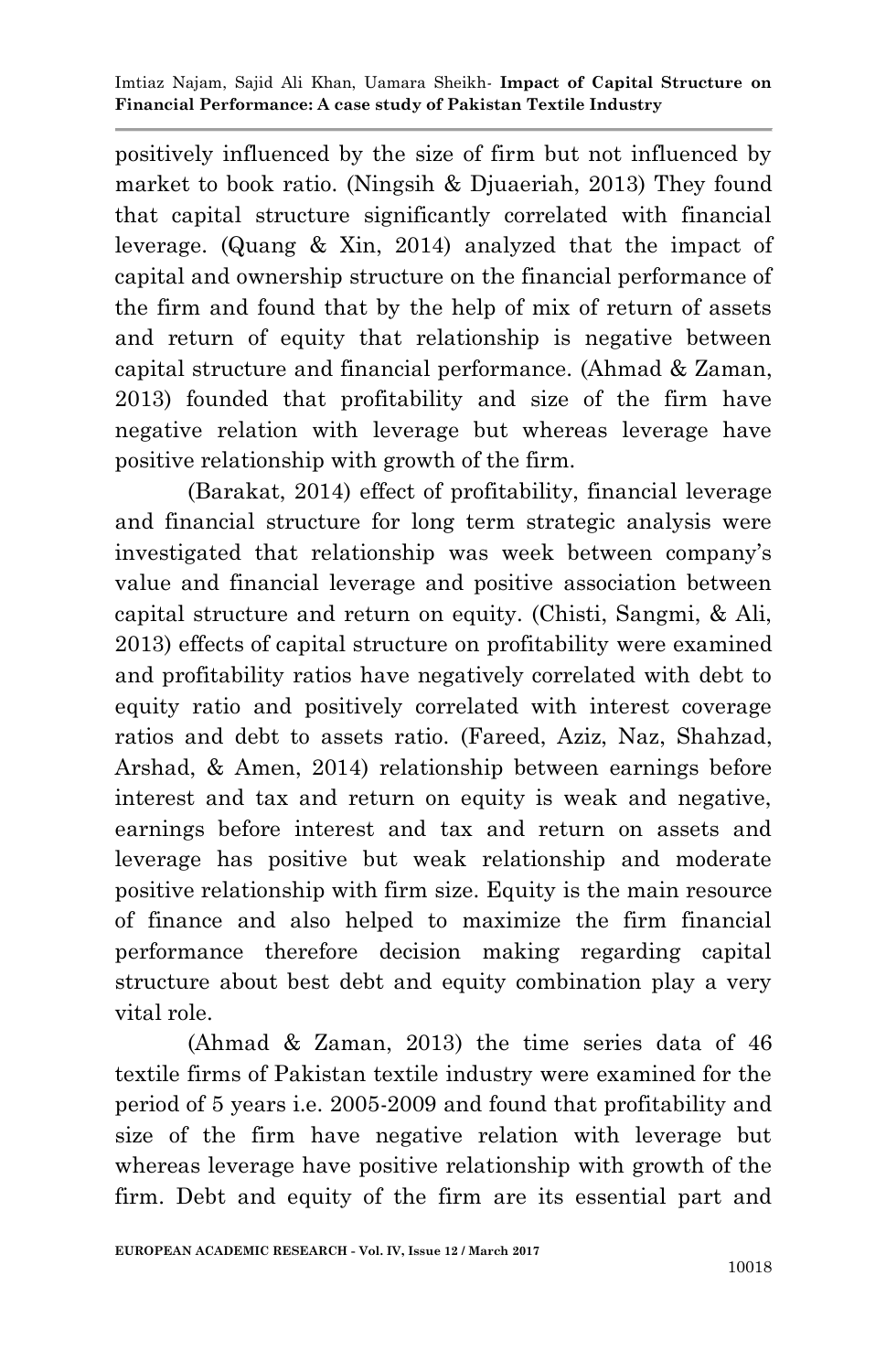there are the total values of the firm. (Ali S. , 2011) investigated that the relationship of working capital management and profitability which is measured by cash conversion efficiency, days of operating cycle & working capital and return on assets & equity and profit margin respectively. Return on assets has negative relations with average day's receivable and payable but average days in inventory has positively related and positive correlation with cash conversion cycle which is more profitable for this industry. To capture the interest of shareholders the decision of financial managers plays a very vital role because they can minimize the risk by adopting those strategies which are more beneficial for the firm and such strategies helps to keep away from insolvency.

#### **3. DATA AND METHODOLOGY**

Approximately more the 100 textile firms are registered at Karachi Stock Exchange (KSE). But after some screening procedure and keeping in view of availability of annual financial reports for collection of time series data for the period of four years i.e. 2010 to 2013 the total 31 firms were finalized for regression analysis in this article. The unit roots test was applied and found that the data is stationary at 1% level. After that two models of regression, fixed effects regression which is corroborate by Hausman test and pooled regression model were applied on the panel data to identify the cause and effects relationship between independent and dependent variables, capital structure and financial performance of the firms from textile industry.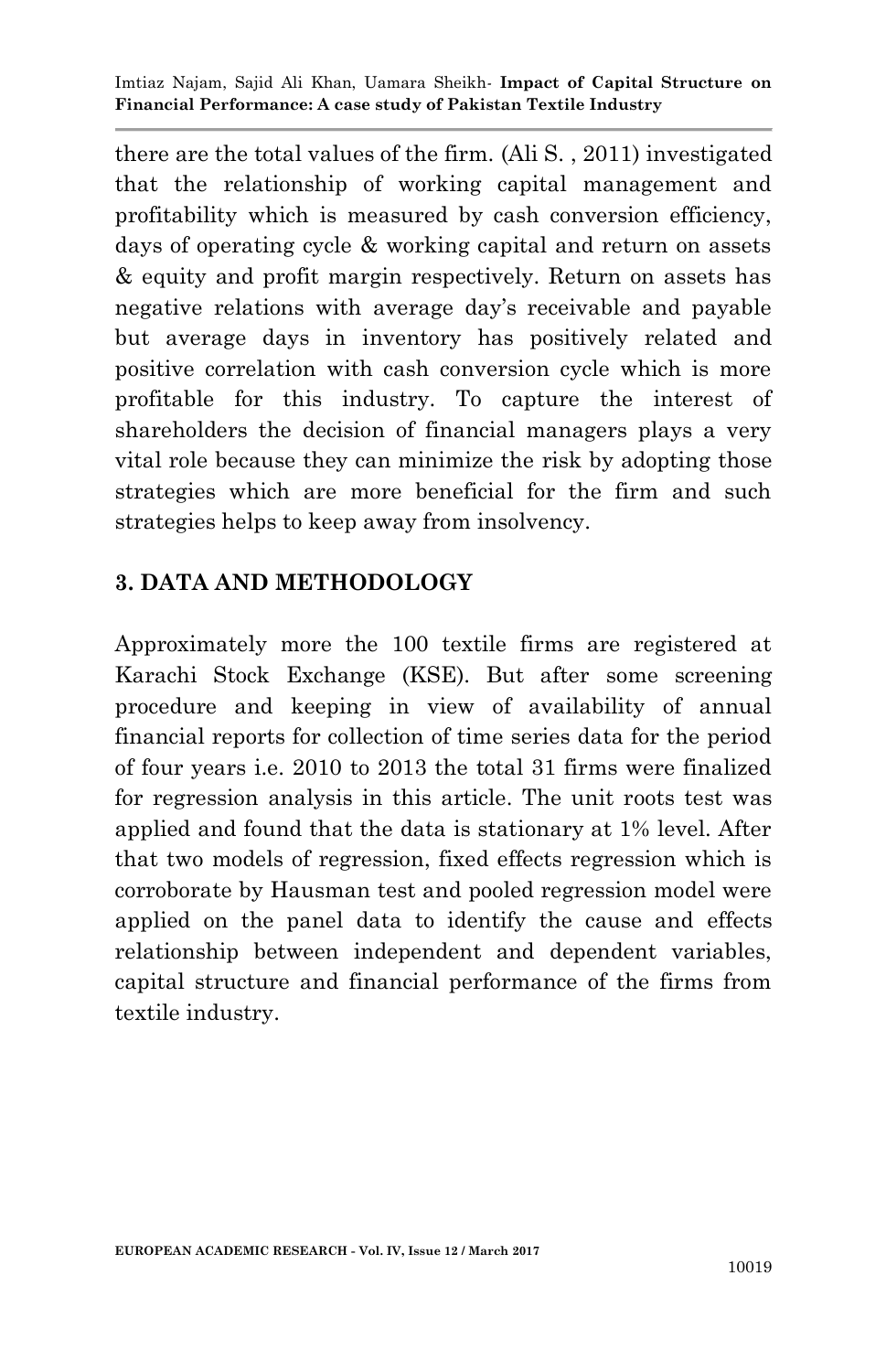#### **3.1 Theoretical Framework**



#### **3.2 Variables**

In the context of field of finance, there are lots of financial terms to monitor the capital structure and financial performance of the firm. But in this study the Return on Assets (ROA) Return on Equity (ROE) and Earnings per Share (EPS) used as dependent variable for the measurement of firms' financial performance. The combination of Short-term Debt (STD), Long-term Debt (LTD), Debt to Assets Ratio (DAR), Debt to Equity Ratio (DER) and Firm Size/Volume (FSV) used as independent variable as a substitute of capital structure to find out the best capital constitution for a firm of Textile Industry of Pakistan. The firm size or volume is considered as control variable.

#### **3.3 Econometric Model**

Regression model is used to guesstimate the cause & effect relationship between the independent and dependent variables by using the analysis reports which was derived from E-Views. There are three equations to seek out the significant relationship between the variables.

 $ROA_t$  (*Financial Performance*) =  $\alpha + \beta_1$  STD<sub>t</sub> +  $\beta_2$  LTD<sub>t</sub> +  $\beta_3$  DAR<sub>t</sub> +  $\beta_4$  DER<sub>t</sub> +  $\beta_5$  FSV<sub>t</sub> +  $\epsilon$  $ROE_t$  (*Financial Performance*) =  $\alpha + \beta_1$  STD<sub>t</sub> +  $\beta_2$  LTD<sub>t</sub> +  $\beta_3$  DAR<sub>t</sub> +  $\beta_4$  DER<sub>t</sub> +  $\beta_5$  FSV<sub>t</sub> +  $\epsilon$ EPS<sub>t</sub> (*Financial Performance*) =  $\alpha + \beta_1$  STD<sub>t</sub> +  $\beta_2$  LTD<sub>t</sub> +  $\beta_3$  DAR<sub>t</sub> +  $\beta_4$  DER<sub>t</sub> +  $\beta_5$  FSV<sub>t</sub> +  $\epsilon$ 

Wherein:  $ROA = Return of Assets$ 

**EUROPEAN ACADEMIC RESEARCH - Vol. IV, Issue 12 / March 2017**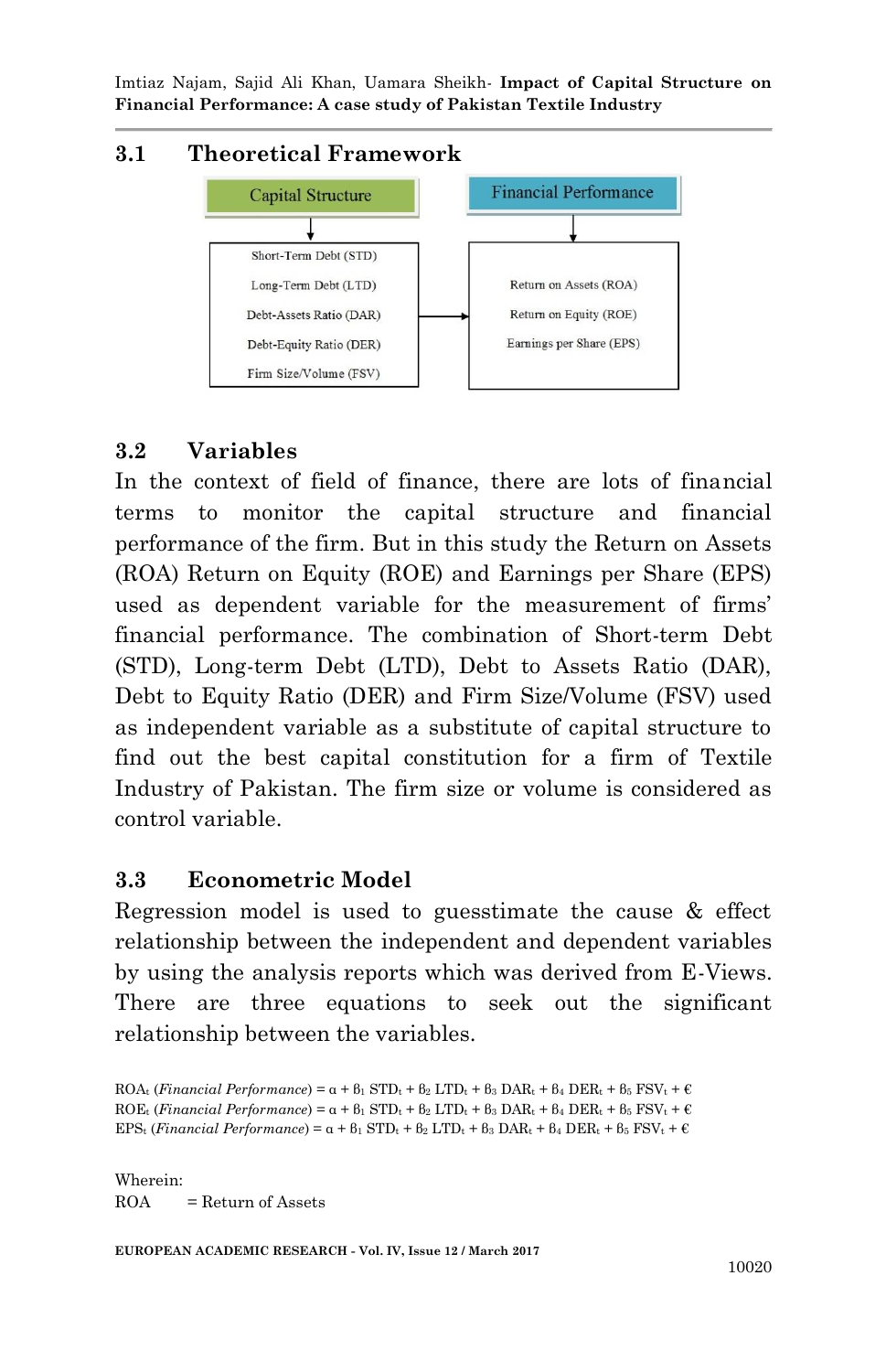| $_{\rm ROE}$<br>$=$ Return of Equity |  |
|--------------------------------------|--|
|--------------------------------------|--|

- $EPS = Earnines per Share$
- $STD = Short-Term Debt$
- $LTD = Long-Term Debt$
- $DAR = Debt$  to Assets Ratio  $DER = Debt to Equity Ratio$
- $FSV = Firm Size/ Volume$
- 
- $\alpha$  = Intercept
- $\beta$  = Coefficients
- $\epsilon$  = Expected/ Estimated Error

## **3.4 Hypothesis**

**H1-a**: There is significant relationship between short-term debt and return on assets

**H1-b**: There is significant relationship between long-term debt and return on assets

**H1-c**: There is significant relationship between debt-assets ratio and return on assets

**H1-d**: There is significant relationship between debt-equity ratio and return on assets

**H1-e**: There is significant relationship between firm size/volume and return on assets

**H1-f**: There is significant relationship between short-term debt and return on equity

**H1-g**: There is significant relationship between long-term debt and return on equity

**H1-h**: There is significant relationship between debt-assets ratio and return on equity

**H1-i**: There is significant relationship between debt-equity ratio and return on equity

**H1-j**: There is significant relationship between firm size/volume and return on equity

**H1-k**: There is significant relationship between short-term debt and earnings per share

**H1-l**: There is significant relationship between long-term debt and earnings per share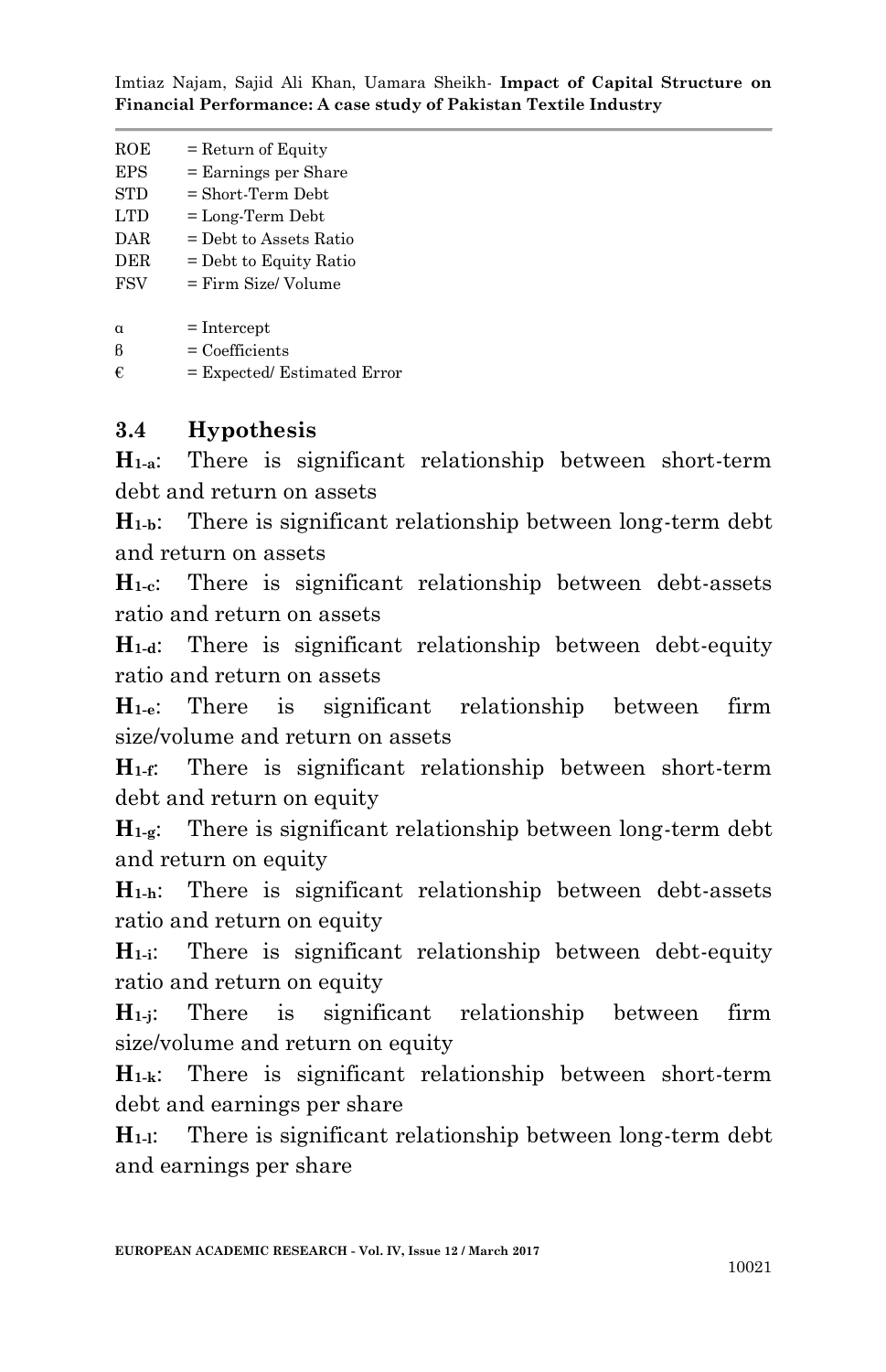**H1-m**: There is significant relationship between debt-assets ratio and earnings per share

**H1-n**: There is significant relationship between debt-equity ratio and earnings per share

**H1-o**: There is significant relationship between firm size/volume and earnings per share

## **4. ANALYSIS AND RESULTS**

In this article, to check the status regarding panel data is stationary or not. The units root tests were conducted on each variable and the results of all unit root tests strongly indicate that the given data is stationary and significant at 1% level as shown in table 4.1.

#### **Table 4.1**

Unit Root Tests

| <b>Series</b> | Method                  | <b>Statistic</b> | Cross-          |
|---------------|-------------------------|------------------|-----------------|
|               |                         |                  | <b>Sections</b> |
| <b>ROA</b>    | Levin, Lin & Chut       | $-27.7951*$      | 31              |
|               | ADF - Fisher Chi-square | 112.910*         | 31              |
|               | PP - Fisher Chi-square  | 130.495*         | 31              |
| ROE           | Levin, Lin & Chut       | $-56.2902*$      | 31              |
|               | ADF - Fisher Chi-square | 106.930*         | 31              |
|               | PP - Fisher Chi-square  | 124.372*         | 31              |
| <b>EPS</b>    | Levin, Lin & Chut       | $-58.5923*$      | 31              |
|               | ADF - Fisher Chi-square | 105.962*         | 31              |
|               | PP - Fisher Chi-square  | 120.340*         | 31              |
| <b>STD</b>    | Levin, Lin & Chut       | $-6.51235*$      | 31              |
|               | ADF - Fisher Chi-square | 59.4670          | 31              |
|               | PP - Fisher Chi-square  | 70.2749          | 31              |
| <b>LTD</b>    | Levin, Lin & Chut       | $-4.90271*$      | 31              |
|               | ADF - Fisher Chi-square | 99.6989*         | 31              |
|               | PP - Fisher Chi-square  | $121.503*$       | 31              |
| <b>DAR</b>    | Levin, Lin & Chut       | $-324.098*$      | 31              |
|               | ADF - Fisher Chi-square | 61.9482          | 31              |
|               | PP - Fisher Chi-square  | 80.0501          | 31              |
| <b>DER</b>    | Levin, Lin & Chut       | $-88.8572*$      | 31              |
|               | ADF - Fisher Chi-square | 113.109*         | 31              |
|               | PP - Fisher Chi-square  | 135.061*         | 31              |
| <b>FSV</b>    | Levin, Lin & Chut       | $-45.2970*$      | 31              |
|               | ADF - Fisher Chi-square | 90.8441*         | 31              |
|               | PP - Fisher Chi-square  | 107.176*         | 31              |

\* indicates statistical significance at 1% level.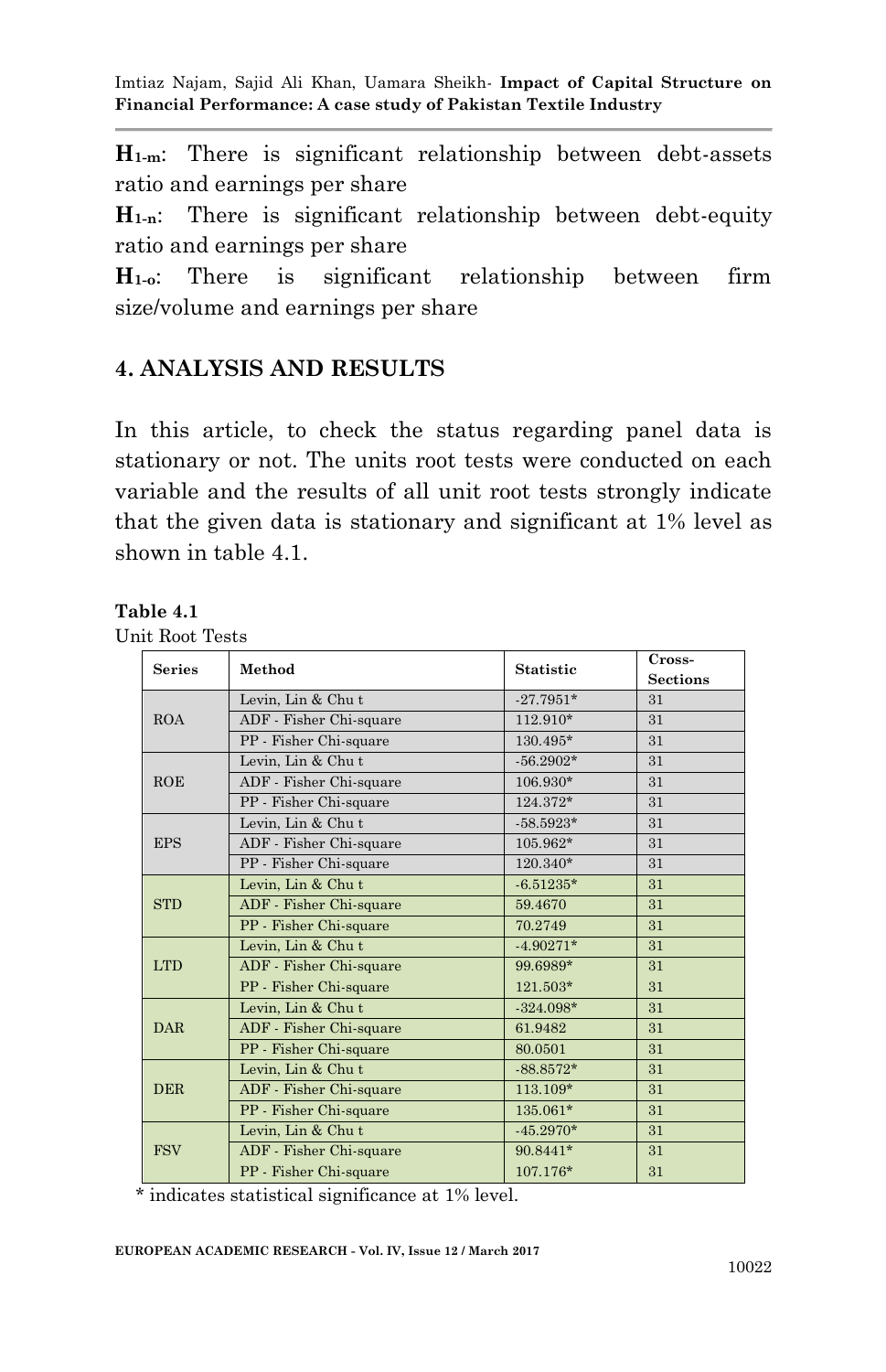The effect of capital structure on firm's performance is shown in table 4.2 the firm's financial performance is used as dependent variable and measured by return on assets, return on equity and earnings per share and capital structure denoted by shortterm debt, long-term debt, debt-assets ratio, debt-equity ratio and firm size. After application of unit root tests, the two regression models were also applied to identify the cause and effects relationship between dependent and independent variables, financial performance and capital structure respectively.

#### **Table 4.2**

| Independent         | <b>Pooled Regression</b> |               |               | <b>Fixed-effects Panel Regression</b> |               |               |
|---------------------|--------------------------|---------------|---------------|---------------------------------------|---------------|---------------|
| Variable            | <b>ROA</b>               | ROE           | <b>EPS</b>    | <b>ROA</b>                            | ROE           | <b>EPS</b>    |
| Constant            | $0.055970*$              | 9.009564*     | 16.21005*     | $0.052956*$                           | $9.634245*$   | 16.64993*     |
|                     | (4.474859)               | (2.712928)    | (5.393614)    | (3.301627)                            | (4.001261)    | (7.466580)    |
| <b>STD</b>          | $-0.026059$              | $-17.68517$   | $-22.24852**$ | $-0.013625$                           | $-20.26198**$ | $-24.06303*$  |
|                     | $(-0.591432)$            | $(-1.511691)$ | $(-2.101433)$ | $(-0.218360)$                         | $(-2.163095)$ | $(-2.773793)$ |
| Adj. $R^2$          | $-0.005314$              | 0.010341      | 0.027022      | 0.324862                              | 0.787544      | 0.781249      |
| DW-Stat             | 1.432937                 | 0.262812      | 0.489887      | 2.829210                              | 1.625546      | 2.889334      |
| F-Stat              | 0.349792                 | 2.285209      | 4.416023      | 2.909190                              | 15.70781      | 15.17046      |
| Prob. (F-Stat)      | 0.555325                 | 0.133199      | 0.037661      | 0.000042                              | 0.000000      | 0.000000      |
| Constant            | 0.068271*                | 6.796999*     | 14.83704*     | $0.071248*$                           | 6.967362*     | 13.57983*     |
|                     | (8.161171)               | (2.927585)    | (7.190190)    | (5.661102)                            | (3.561067)    | (7.426142)    |
| <b>LTD</b>          | $-0.114866*$             | $-12.79993$   | $-24.80439*$  | $-0.133232$                           | $-13.85097$   | $-17.04823$   |
|                     | $(-3.340244)$            | $(-1.341138)$ | $(-2.924121)$ | $(-1.886801)$                         | $(-1.261777)$ | $(-1.661647)$ |
| Adj. R <sup>2</sup> | 0.076280                 | 0.006451      | 0.057836      | 0.349677                              | 0.780536      | 0.769862      |
| DW-Stat             | 1.557247                 | 0.268323      | 0.520821      | 2.941435                              | 1.612037      | 2.814862      |
| F-Stat              | 11.15723                 | 1.798651      | 8.550485      | 3.133441                              | 15.11151      | 14.27298      |
| Prob. (F-Stat)      | 0.001111                 | 0.182367      | 0.004119      | 0.000013                              | 0.000000      | 0.000000      |
| Constant            | $0.113762*$              | 16.62025*     | 30.00620*     | 0.088253*                             | 15.12526*     | 23.32378*     |
|                     | (7.104039)               | (3.732622)    | (7.985257)    | (3.777838)                            | (4.351500)    | (7.379074)    |
| <b>DAR</b>          | $-0.158484*$             | $-29.41296*$  | $-47.43881*$  | $-0.095423$                           | $-25.71722*$  | $-30.91924*$  |
|                     | $(-4.325997)$            | $(-2.887405)$ | $(-5.518284)$ | $(-1.695777)$                         | $(-3.071577)$ | $(-4.061000)$ |
| Adj. R <sup>2</sup> | 0.125888                 | 0.056293      | 0.193186      | 0.344986                              | 0.797504      | 0.798988      |
| DW-Stat             | 1.662585                 | 0.268437      | 0.569634      | 2.902807                              | 1.650556      | 2.980092      |
| F-Stat              | 18.71425                 | 8.337108      | 30.45146      | 3.089747                              | 16.62645      | 16.77112      |
| Prob. (F-Stat)      | 0.000031                 | 0.004596      | 0.000000      | 0.000016                              | 0.000000      | 0.000000      |
| Constant            | $0.048489*$              | 1.991519      | $6.142813*$   | 0.059270*                             | 7.306199*     | 12.76858*     |
|                     | (5.886551)               | (0.918811)    | (3.250493)    | (7.407056)                            | (6.110598)    | (11.17930)    |
| <b>DER</b>          | 0.000635                 | 1.491390**    | 2.552524*     | $-0.005252$                           | $-1.411231*$  | $-1.066152**$ |
|                     | (0.230842)               | (2.059010)    | (4.041819)    | $(-1.595327)$                         | $(-2.868556)$ | $(-2.268633)$ |
| Adj. R <sup>2</sup> | $-0.007757$              | 0.025662      | 0.110862      | 0.342695                              | 0.795068      | 0.775514      |
| DW-Stat             | 1.432107                 | 0.333318      | 0.701764      | 2.915842                              | 1.662998      | 2.895272      |
| F-Stat              | 0.053288                 | 4.239520      | 16.33630      | 3.068640                              | 16.39350      | 14.70702      |
| Prob. (F-Stat)      | 0.817824                 | 0.041622      | 0.000093      | 0.000018                              | 0.000000      | 0.000000      |
| Constant            | $-0.160694$              | 56.31048      | $-63.85633**$ | 0.476326                              | $-274.3907*$  | $-151.6835$   |
|                     | $(-1.264022)$            | (1.652218)    | (.2.082747)   | (0.739381)                            | $(-2.888575)$ | $(-1.650804)$ |
| <b>FSV</b>          | 0.022390                 | $-5.491325$   | 7.948567**    | $-0.045417$                           | 29.71026*     | 17.29736      |
|                     | (1.656722)               | $(-1.515610)$ | (2.438674)    | $(-0.662330)$                         | (2.938387)    | (1.768582)    |
| Adj. R <sup>2</sup> | 0.013986                 | 0.010435      | 0.038665      | 0.327717                              | 0.795894      | 0.770750      |
| DW-Stat             | 1.440735                 | 0.282692      | 0.496958      | 2.936194                              | 1.544583      | 2.666028      |
| F-Stat              | 2.744728                 | 2.297075      | 5.947129      | 2.934154                              | 16.47183      | 14.33972      |
| Prob. (F-Stat)      | 0.100145                 | 0.132205      | 0.016181      | 0.000037                              | 0.000000      | 0.000000      |

Effect of Capital Structure on Financial Performance

Figures of t-statistics are given into the parentheses and \* indicates statistical significance at 1% &\*\* at 5% levels.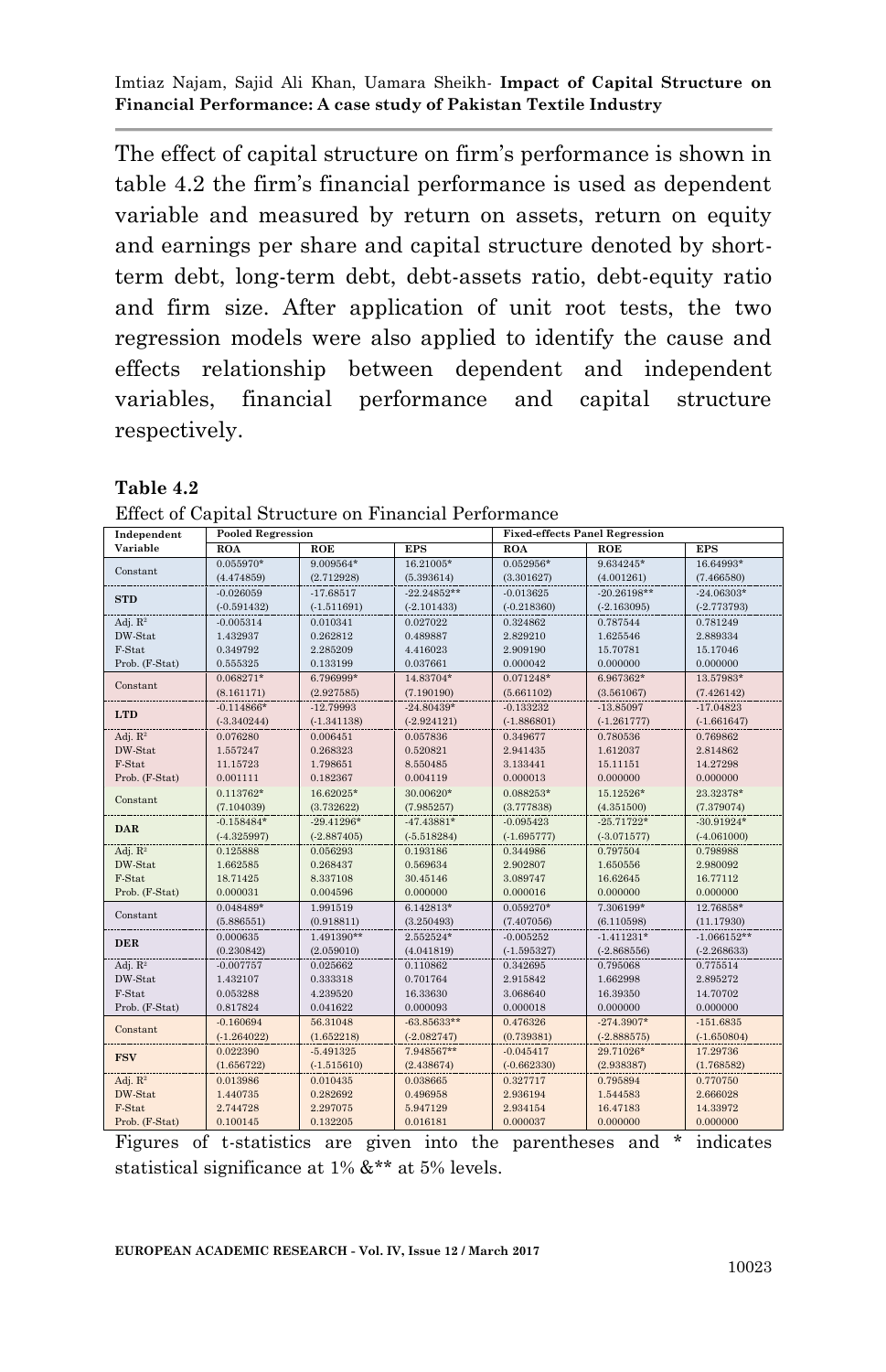According to the results of pooled regression the return on assets have significantly negative relationship with long-term debt & debt-assets ratio at 1% level, return on equity have significantly negative relationship with debt-assets ratio at 1% level and positively significant with debt-equity ratio at 5% level. Whereas earnings per share have significant negative relationship with short-term debt, long-term debt & debt-assets ratio at 1% level and positively significant with debt-equity ratio & firm size at 1% & 5% level respectively.

According to the results of fixed-effects panel regression the return on assets have insignificant relationship with capital structure, return on equity have significantly negative relationship with short-term debt at 5% level & at 1% level with debt-assets ratio & debt to equity ratio and positively significant with firm size at 5% level. Whereas earnings per share have significant negative relationship with short-term debt & debt-assets ratio at 1% level and at 5% with debt-equity ratio.

The results of both regression models show that capital structure is significant with financial performance in case of return on equity and earnings per share and insignificant in the case of return on assets. Infect, financial performance of firms is affected by capital structure and return on equity and earnings per share are more affected instead of return on assets.

# **5. DISCUSSION**

Pakistan textile industry especially large size of firms is performing under the optimum level which is very serious matter for financial and policy makers authorities of the firms and industry as well (Memon, Bhutto, & Abbas, 2012). Debt and equity of the firm are its essential part and there are the total values of the firm (Ahmad & Zaman, 2013). Equity is the main source of finance and also helped to maximize the firm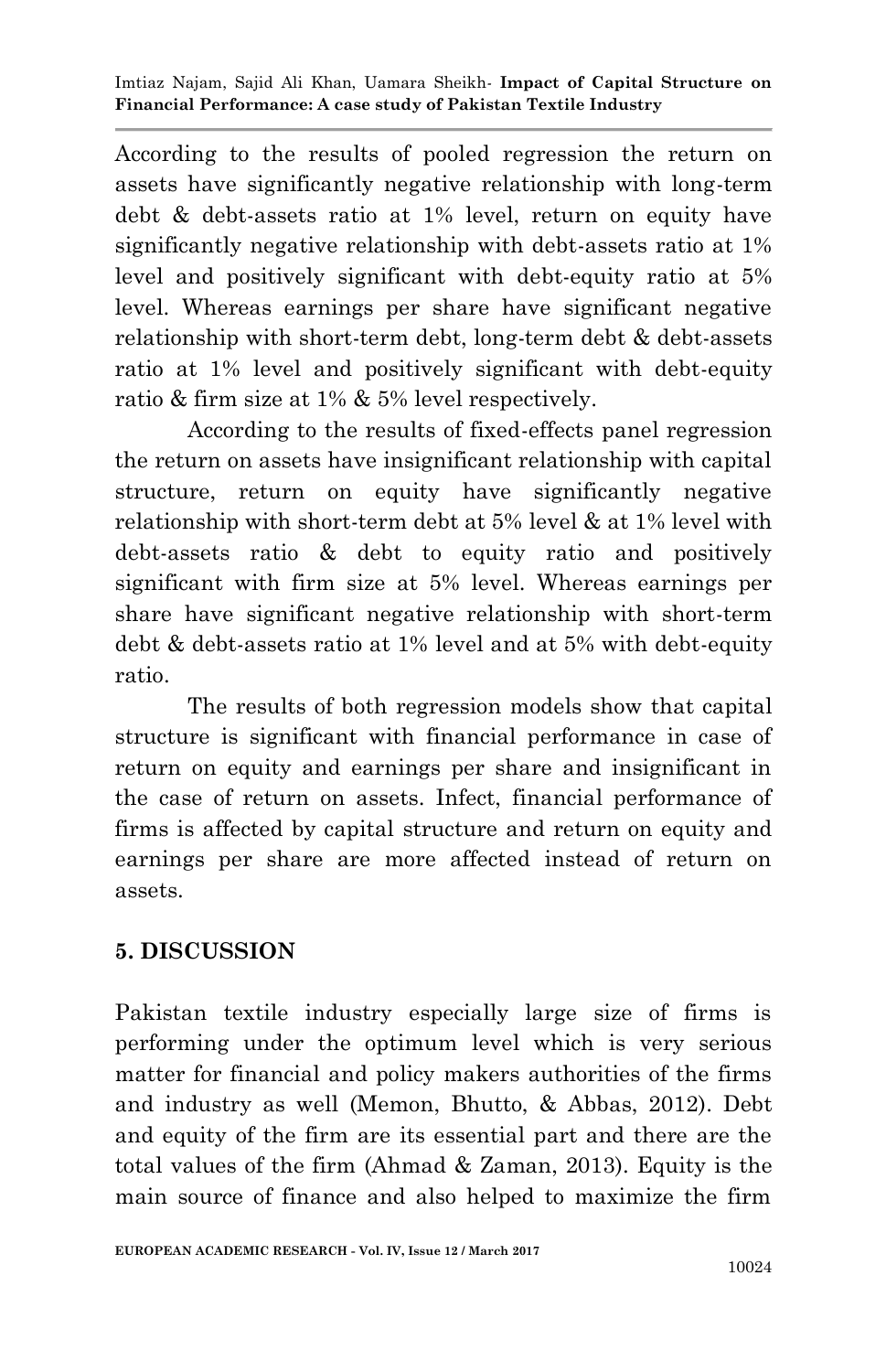financial performance therefore decision making regarding capital structure about best debt and equity combination play a very vital role (Fareed, Aziz, Naz, Shahzad, Arshad, & Amen, 2014).

To capture the interest of shareholders the decision of financial managers plays a very important role because they can minimize the risk by adopting those strategies which are more beneficial for the firm and such strategies helps to keep away from insolvency or bankruptcy (Ali S. , 2011).

For better performance of manufacturing firms the working capital management plays a crucial role (Raheman, Afza, Qayyum, & Bodla, 2010). There is payment and collection policies are only major problem, therefore, improvement of payment, collection and working capital management policies are very necessary for better performance. The authors suggested that specialized and relevant persons should be hired for enhancement and efficient working capital management for better performance in the manufacturing sector of Pakistan (Raheman, Afza, Qayyum, & Bodla, 2010).

In this study first of all unit root test were applied to check the reliability of data for further analysis which were shows that collected data from selected financial reports is stationary at 1% level. Then by adopting the fixed effect and pooled regression models it has been observed that capital structure and financial performance have significant relation in case of return on equity and earnings per share and insignificant in case of return on assets as discussed in earlier study of (Memon, Bhutto, & Abbas, 2012). On the other side the author described that capital structure and financial performance have negative relationship (Quang & Xin, 2014).

# **6. CONCLUSION**

In this study it has been empirically examined and proved that the data of selected firms is stationary by unit root tests and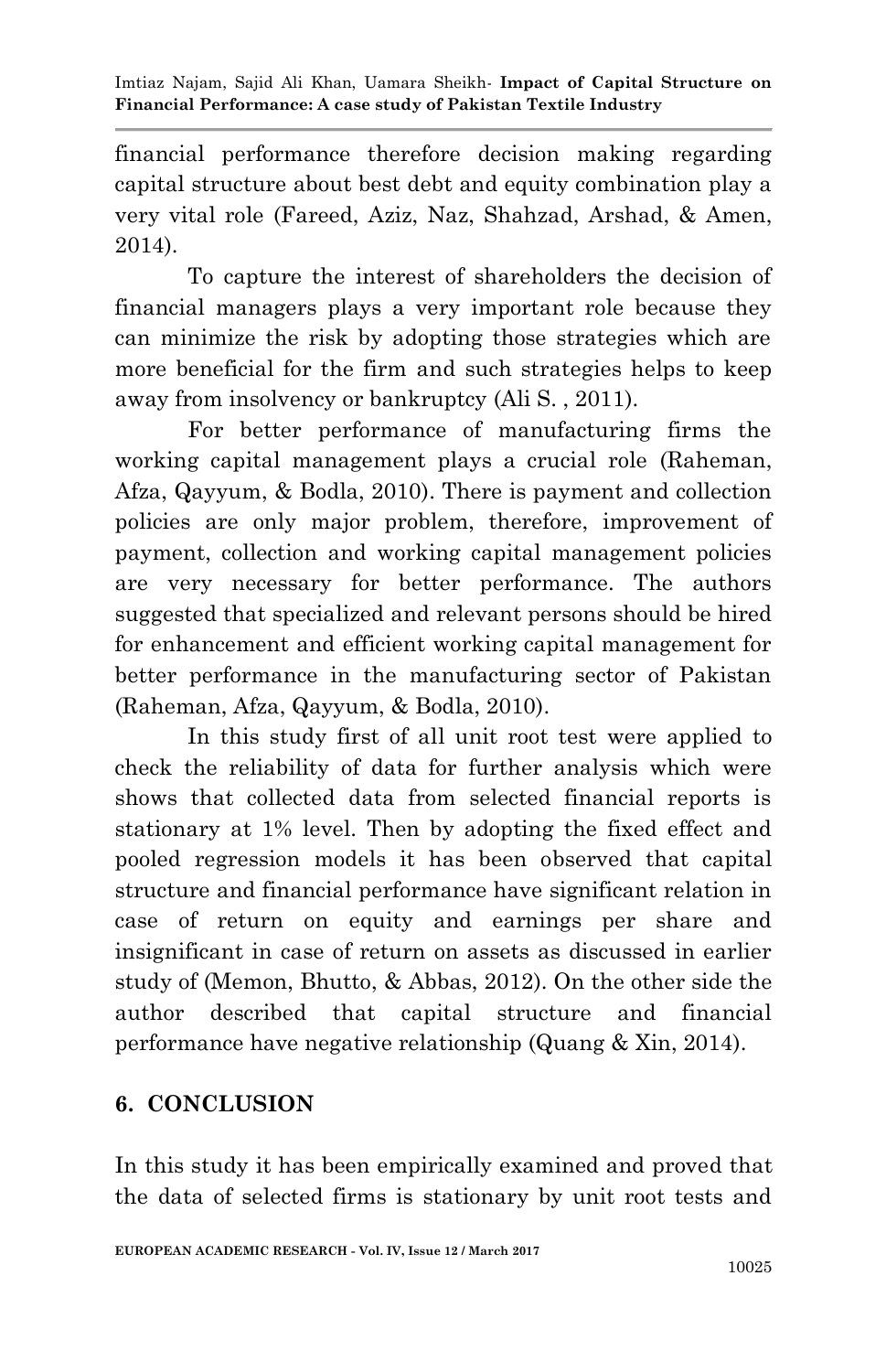significant relationship between capital structure and firm's financial performance has also proved by both regression pooled models at one percent level. Productivity of firm is based on the capital structure, because it's a backbone of a firm. A financial performance of the firm also help to capture more and more investment for future progress and firms could be run its business on long terms basis. The results of both regression models show that capital structure is significant with financial performance in case of return on equity and earnings per share and insignificant in the case of return on assets. Infect, financial performance of firms is affected by capital structure and return on equity and earnings per share are more affected instead of return on assets.

#### **REFERENCES**

- 1. Ahmad, Y., & Zaman, G. (2013). Determinants of Capital Structure: A case for the Pakistani Textile Composite Sector. *Abasyn University Journal of Social Sciences* , 91-105.
- 2. Ali, L. (2011). The Determinants of Leverage of the Listed-Textile Companies in India. *European Journal of Business and Management* , ISSN 2222-1905 (Paper) 2222-2839 (Online).
- 3. Ali, S. Q. (2012). Capital Management and Firms Performance: Evidence from Pakistan. *International Journal of Governance* , 2224-5359.
- 4. Ali, S. (2011). Working Capital Management and the Profitability of the Manufacturing Sector: A Case Study of Pakistan's Textile Industry. *The Lahore Journal of Economics* , 141–178.
- 5. Alkhatib, K. (2012). The Determinants of Leverage of Listed Companies. *International Journal of Business and Social Science* , 78-83.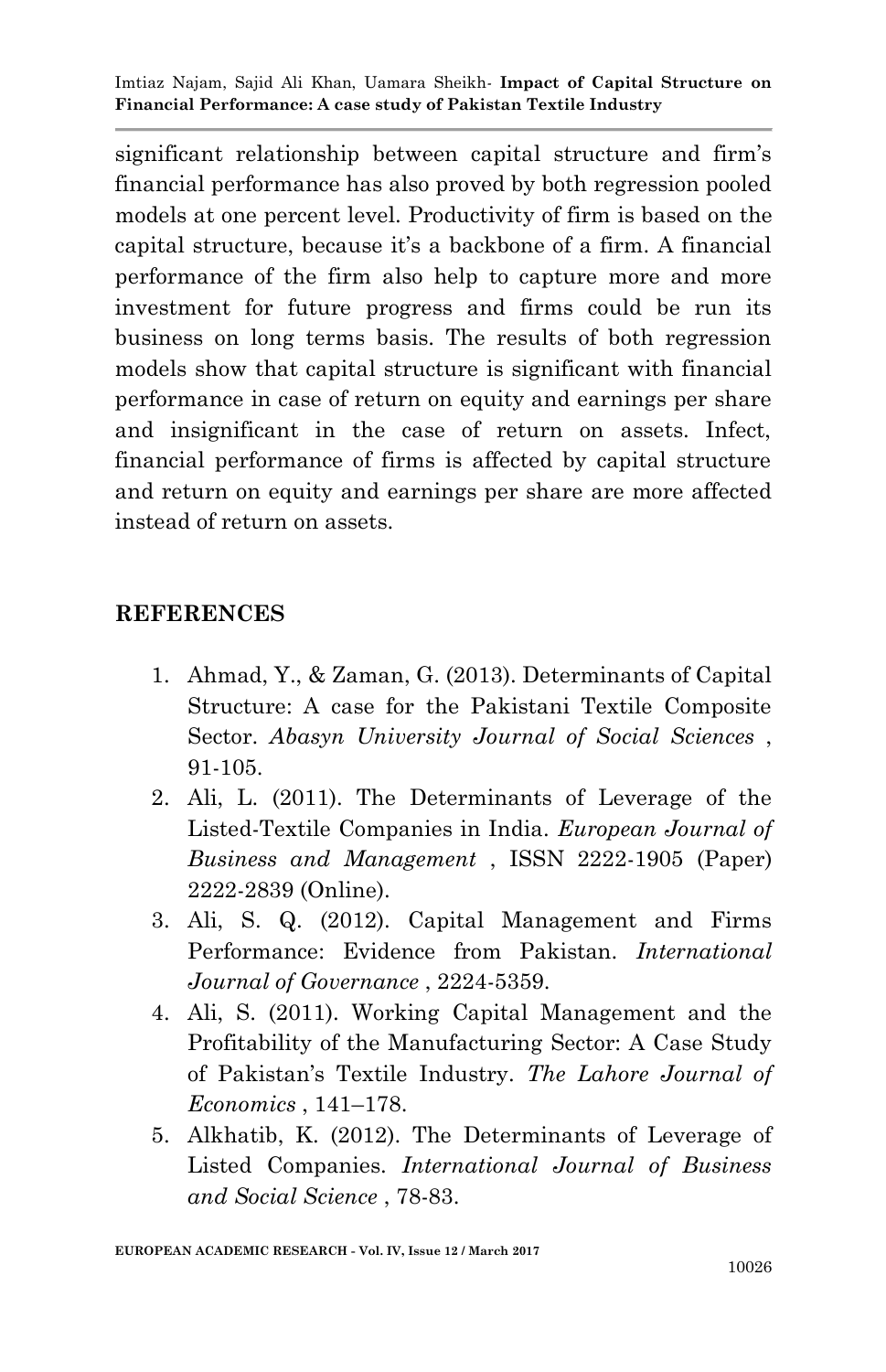- 6. Antoniou, A., Guney, Y., & Paudyal, K. (2002). Determinants of Corporate Capital Structure: Evidence from European Countries.
- 7. Barakat, D. A. (2014). The Impact of Financial Structure, Financial Leverage and Profitability on Industrial Companies Shares Value (Applied Study on a Sample of Saudi Industrial Companies). *Research Journal of Finance and Accounting* , ISSN 2222-1697 (Paper) 2222-2847 (Online).
- 8. Chisti, D. K., Sangmi, M.‐i.‐D., & Ali, D. K. (2013). IMPACT OF CAPITAL STRUCTURE ON PROFITABILITY OF LISTED COMPANIES (EVIDENCE FROM INDIA). *The USV Annals of Economics and Public Administration* , 183-191.
- 9. Fareed, Z., Aziz, S., Naz, S., Shahzad, F., Arshad, M., & Amen, U. (2014). Testing the Relationship Between Profitability and Capital Structure of Textile Industry of Pakistan. *World Applied Sciences Journal* , ISSN 1818- 4952.
- 10. Hijazi, S. T., & Tariq, Y. B. (2006). Determinants of Capital Structure: A Case for the Pakistani Cement Industry. *The Lahore Journal of Economics* , 63-80.
- 11. Lazaridis, D. I., & Tryfonidis, D. (2006). The relationship between working capital management and profitability of listed companies in the Athens Stock Exchange. *ournal of Financial Management and Analysis* .
- 12. Memon, F., Bhutto, N. A., & Abbas, G. (2012). Capital Structure and Firm Performance: A Case of Textile Sector of Pakistan. *Asian Journal of Business and Management Sciences*, 2047-2528.
- 13. Ningsih, W., & Djuaeriah, N. (2013). The Capital Structure And Firm's Financial Leverage In Indonesian Publicly Listed Cement Industry. *Proceedings of World Business and Social Science Research Conference* (pp.